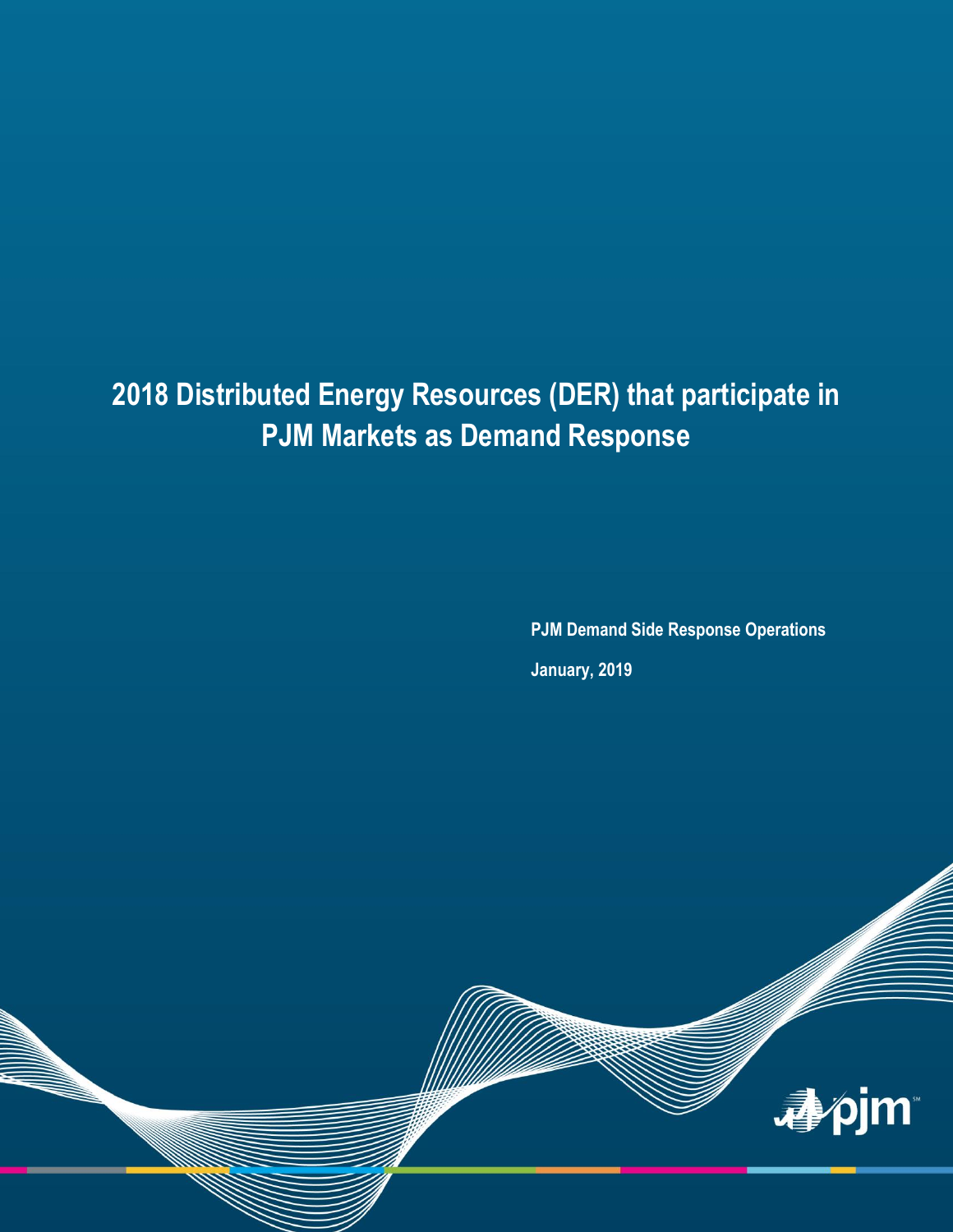

This page intentionally left blank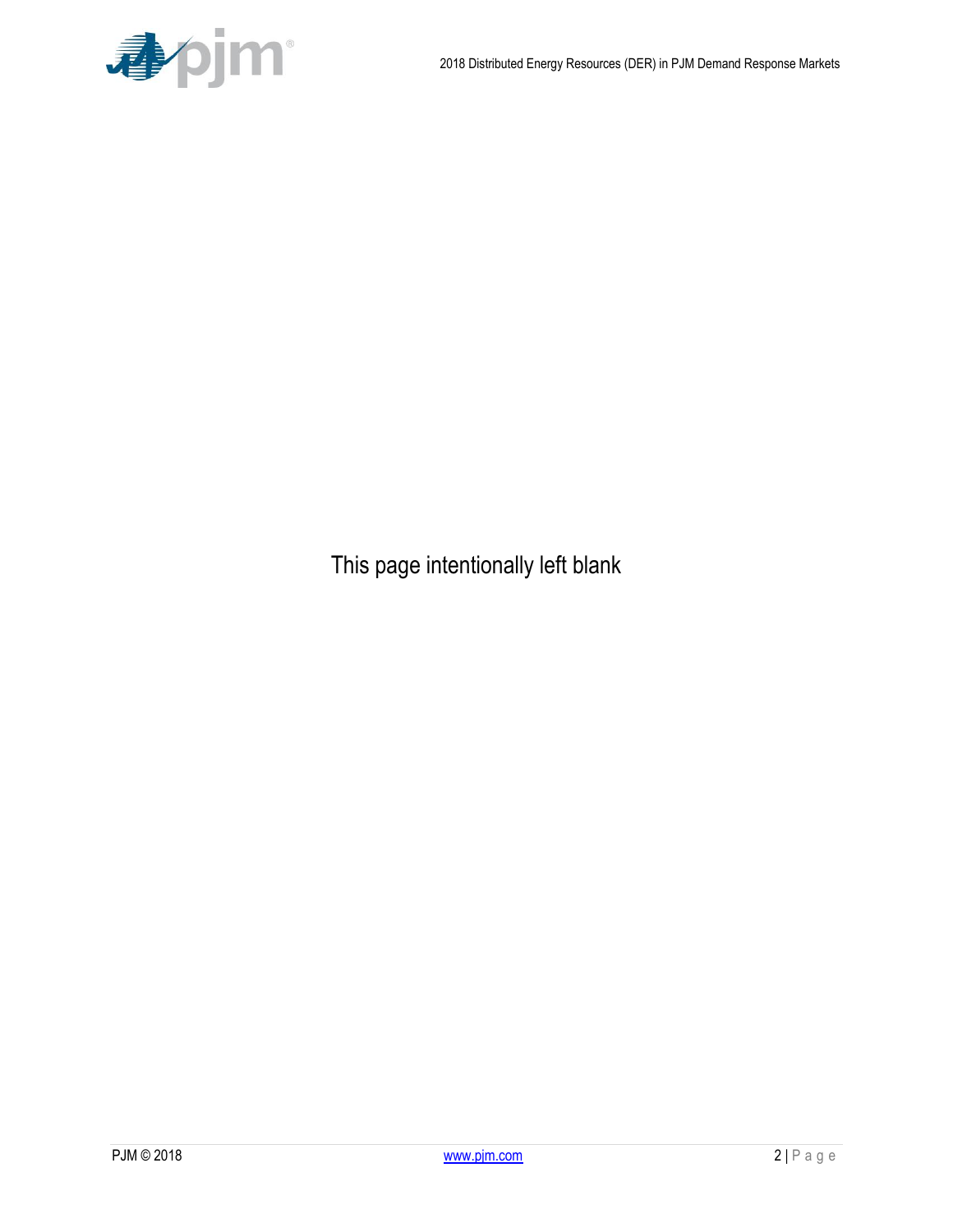

For the purposes of this report PJM will refer to behind the meter devices capable producing electricity in Demand Response as "DR DER".





DER participation in the Capacity Market as Demand Response, represented here both in MW volume and as a percentage of overall Demand Response volume, showed steady growth through 15/16 DY and then dropped by over 50% in16/17 DY. For 18/19 DY the amount of DR DER went down by 33MW and its share of total DR remained unchanged from the previous delivery year.

*Observation:* Based on discussions with CSPs, PJM believes the drop in 16/17 DY was due to U.S. Court of Appeals for the District of Columbia Circuit issuing a mandate (May 1, 2015) vacating specific RICE NESHAP and NSPS provisions for Emergency Engines with the further guidance released by the EPA on April 15, 2016.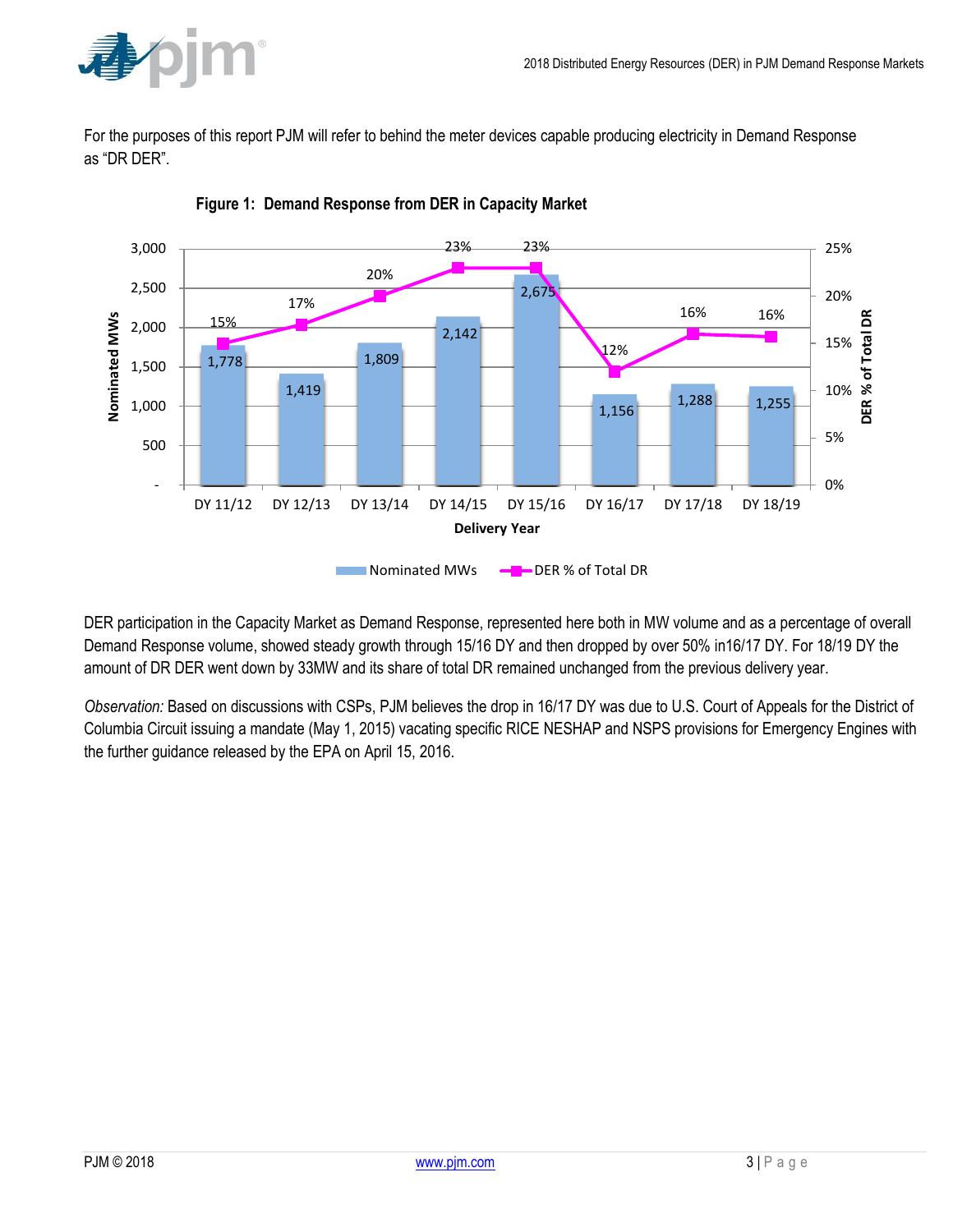



**Figure 2: DER Capability in DR Programs (2018 for Economic and 18/19 DY for Load Management)**

Figure 2 shows MW capability of DERs registered in Demand Response programs. Of 1,427 MW registered in capacity market only 78 MW also participate in economic programs. 110 MWs of capability are registered in economic programs only. This brings total DR DER capability to 1,537 MWs. The majority of DERs participating as economic DR have been certified to provide ancillary services (118 MW).

Notes: Values are CSP reported nameplate MWs for DER participation. These DER capability values may exceed nominated MWs for capacity resources because, in some cases, only partial capability may be offered. DER capability for economic registrations is captured as of 12/31/2018.



## **Figure 3: DER capability by generator permit type**

Emergency generators account for approximately 45% of total DER capability. Generators with an emergency permit can only operate during emergency conditions. Even if they have extra capability beyond their load they cannot use it unless they upgrade machine and/or upgrade emergency permit to non-emergency permit.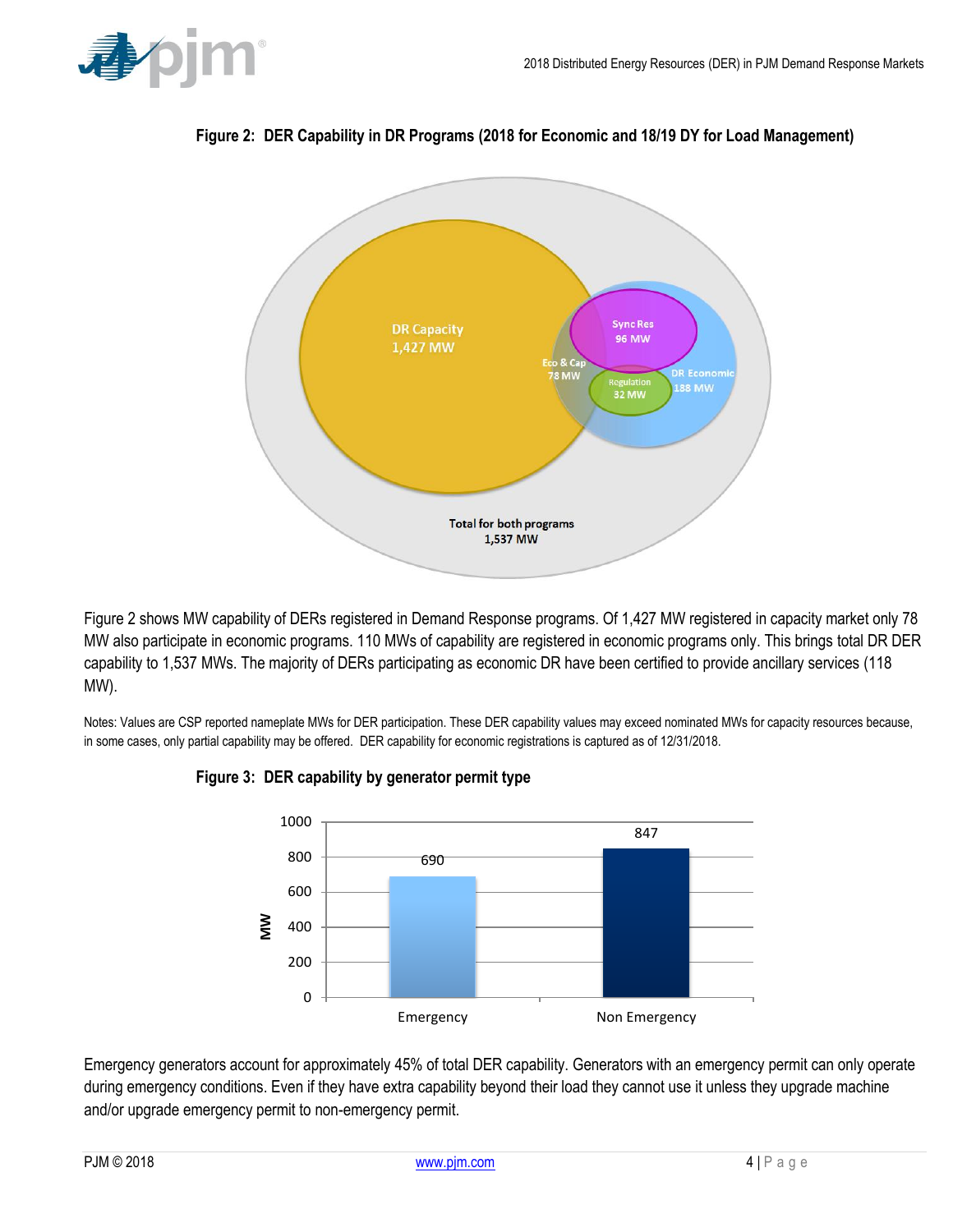



## **Figure 4: DR DER Registered MW Capability by Zone**

Note: Values are CSP reported nameplate MWs for DER participation. Locations that participate in both Load Management and Economic are included only once.



**Figure 5: DR DER Registered MW Capability (18/19 DY) Fuel Mix with Behind the Meter Generation**

Fuel mix for behind the meter generation that participates in Capacity Market as Demand Response for DY 2018/19 predominantly consists of diesel (84%) and decreased by 10% from the last delivery year natural gas (15.4%) which make up a combined 99.4% of the total fuel types.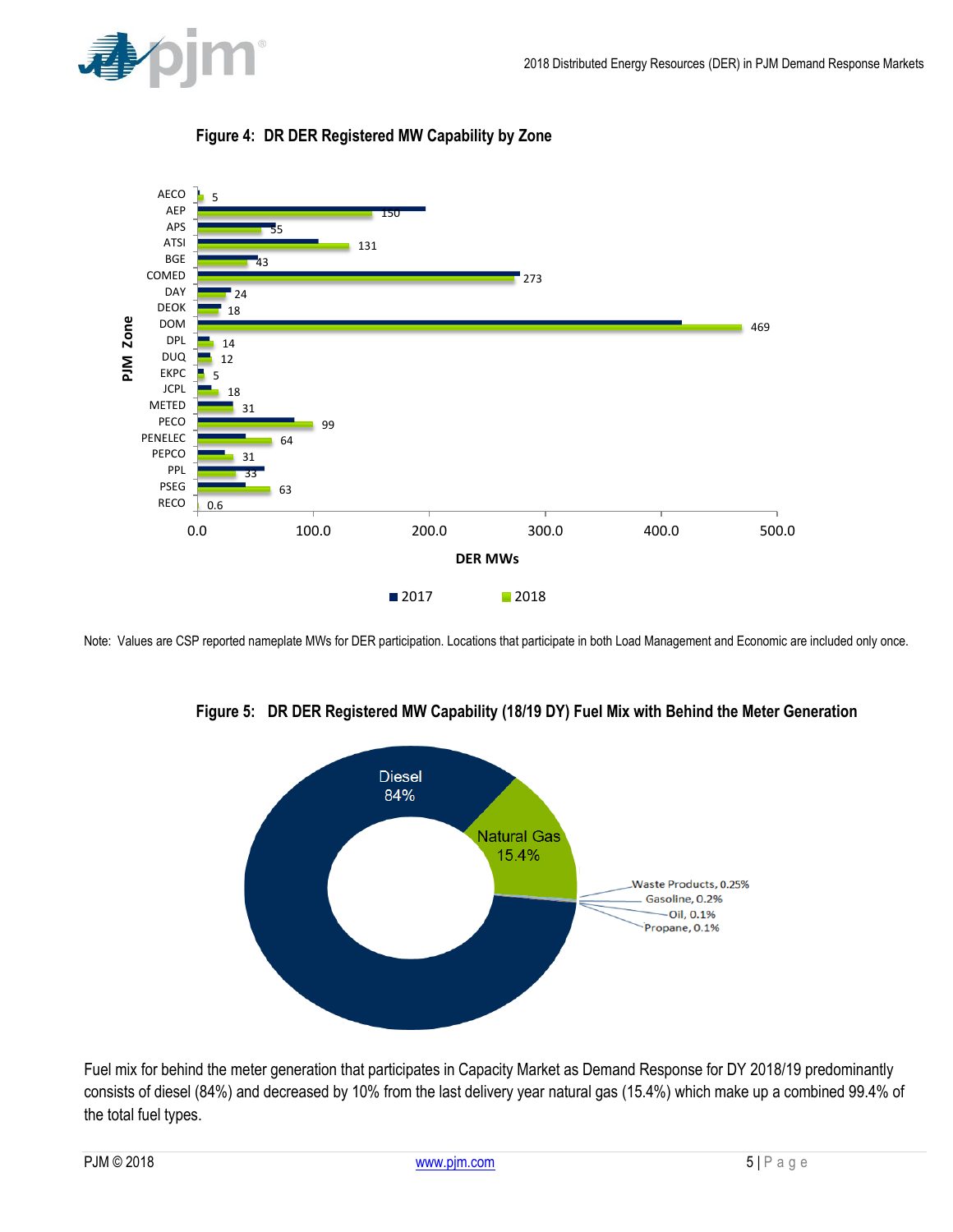



**Figure 6: DR DER Registered MW Capability by Size and ratio of Size/Load**

|                                | <b>Total Nameplate DER MWs by Customer Load (PLC)</b> |         |        |          |          |                    |      |
|--------------------------------|-------------------------------------------------------|---------|--------|----------|----------|--------------------|------|
|                                | <b>Load Size Buckets (MW)</b>                         |         |        |          |          |                    |      |
| <b>DER Nameplate/PLC Ratio</b> | $0-1MW$                                               | $1-5MW$ | 5-10MW | 10-25MW  | >25MW    | <b>Grand Total</b> | %    |
| $0 - 25%$                      | 10                                                    | 25      | 18     | 29       | 86       | 168                | 11%  |
| 26-50%                         | 12                                                    | 56      | 52     | 91       | 52       | 263                | 17%  |
| 51-75%                         | 14                                                    | 72      | 47     | 29       | 51       | 213                | 14%  |
| 76-100%                        | 78                                                    | 176     | 57     | 183      | 107      | 601                | 39%  |
| 101-125%                       | 23                                                    | 29      | 21     | $\Omega$ | $\theta$ | 73                 | 5%   |
| >125%                          | 80                                                    | 118     | 22     | $\Omega$ | $\Omega$ | 220                | 14%  |
| <b>Grand Total</b>             | 216                                                   | 475     | 218    | 332      | 296      | 1537               | 100% |

Figure 6 and associated Table display DER capability (as represented by the nameplate MWs) broken down by the size of the peak load and the ratio of DER MW to the peak load MW. The ratio of DER MW output to peak load MW provides an indication of the size of the DER relative to peak load. For example, the 0-25% category represents DER capacity that is less than 25% of the peak load. Said another way, if the DER is activated it can only offset less than 25% of the peak load. Each bar on the graph represents the total amount of DR broken out by the size of the peak load (as represented by the PLC). Approximately 293MW (73+220) of the 1,537 total MW have DER nameplate capacity sized to cover over 100% of the peak load. Of that 293MWs, 250 MWs are DER with less than 5MW peak load (add 4 numbers in the columns with 0-5MW for two rows where DER/PLC ratio is >101%). In other words, the majority of oversized DERs MWs are comprised of the sites where the peak load is less than 5MW. At the same time, the proportion of locations with PLC <1MW is the highest for oversized DERs. In other words, smaller locations tend to be oversized more often that the larger ones.

Note: "DER size" in this analysis is a DER nameplate capacity, "Peak Load" is a Peak Load Contribution which is typically based on the customers load during the PJM summer peak days. DER/Load ratio illustrates DER generation capability relative to the locations peak load.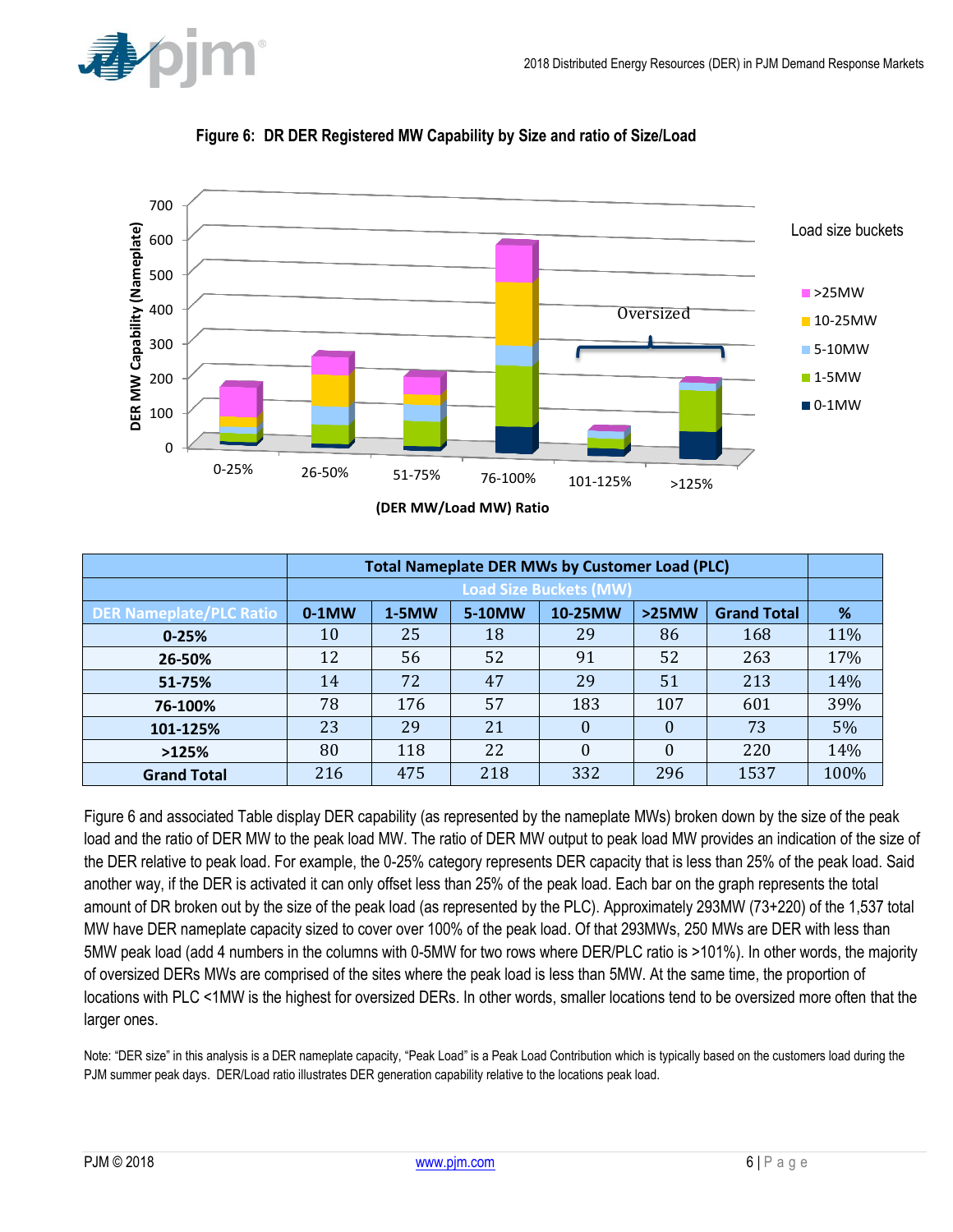



**Figure 7: DR DER Registered MW Injection Capability** 

Figure 7 shows the DERs injection capability relative to the customers load (for all DER and for part of DERs that hold non Emergency permits (excluding Emergency)). To illustrate this point we looked at customers' load as a percentage of their PLC. For example, if the load is at 80% of PLC, the total injection capability is approximately 277MW for all resources and 164MW excluding emergency permit holders. The lower the load (as % percentage of PLC) the more DERs become oversized compared to their load and, consequently, the higher the injection capability. Majority of the weather dependent buildings are not loaded at the full PLC level most of the days in a year, thus increasing their potential to inject.



**Figure 8: PJM Demand Response Economic Energy Settled MWhs Trend**

The share of DER participating as Demand Response gradually increased from 2013 level, thus, driving the DER/Total DR ratio up to 68% in 2017 and declined slightly (by 2%) in 2018. This means the majority of economic DR activity in the energy market in 2018 came from DER.

\*Note: 2018 settled MWHs number may increase when all settlements for events in November /December get confirmed. The final number will be reflected in 2019 DER report.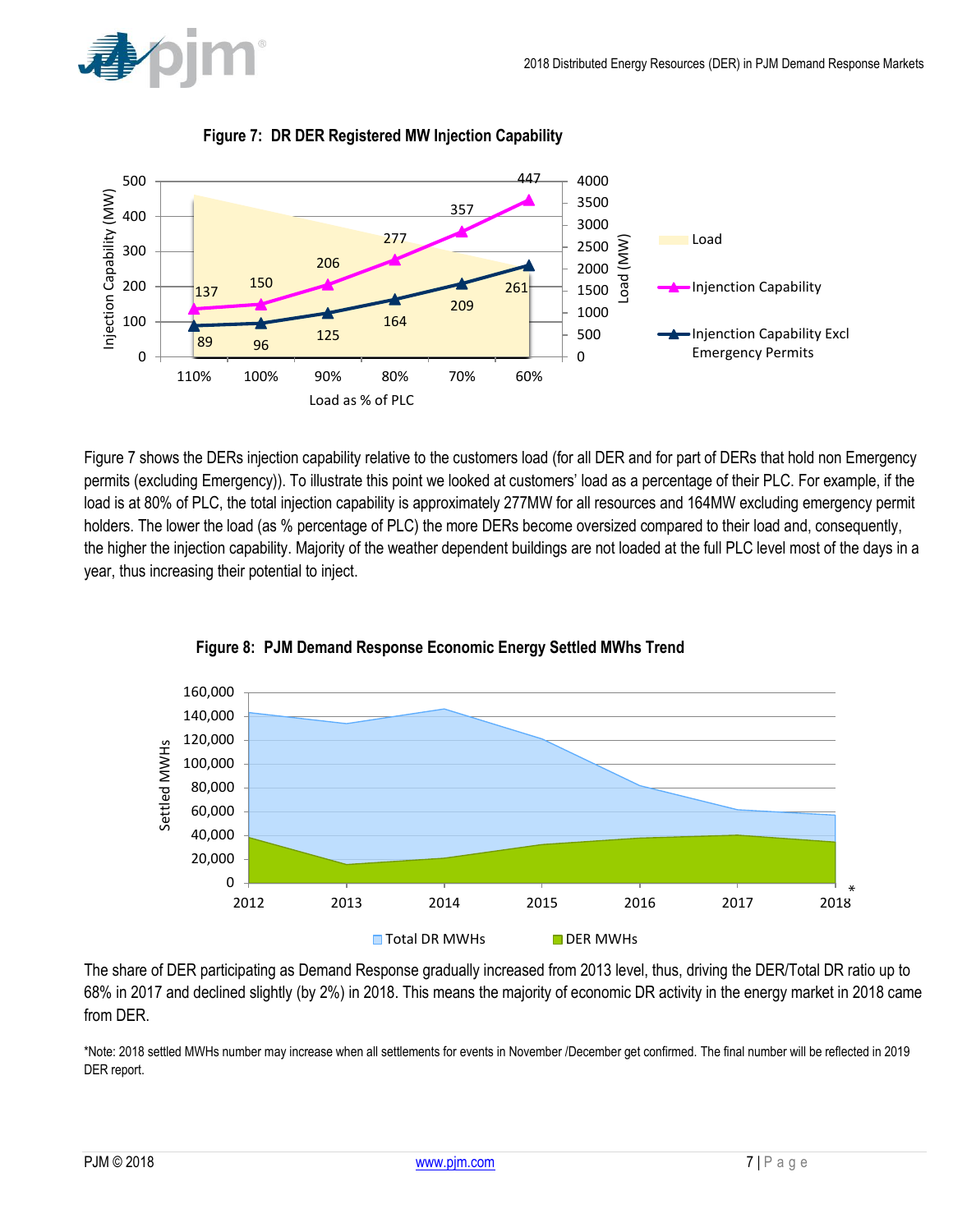



**Figure 9: PJM Demand Response Synchronized Reserves Cleared MWhs Trend**

DR Synchronized Reserves settled MWhs trend showed significant growth starting from 2015. DER share of Total DR decreased slightly from the previous year.

Note: PJM finding are based on extrapolation of DR capability by load reduction method submitted by curtailment service providers. PJM does not know what load reduction method was deployed in any given event.



## **Figure 10: 2017 PJM Demand Response Confirmed Synchronized Reserve Registrations Load Reduction Methods**

Behind the meter generators represent only 12% of total Synchronized Reserves participating as Demand Response while the load reduction from the adjustment of a manufacturing process leads with 76%.